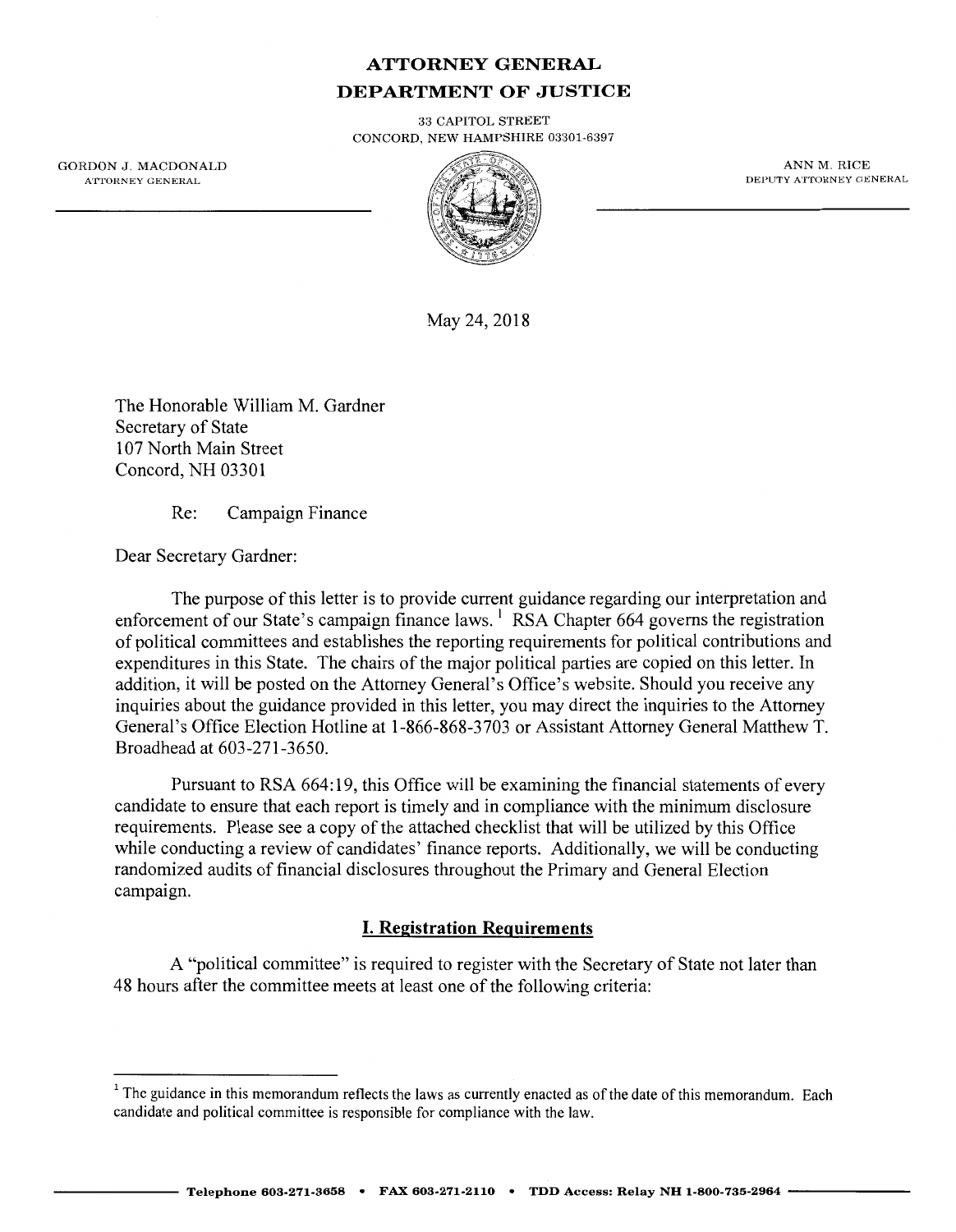(a) Any organization of 2 or more persons that promotes the success or defeat of a candidate or candidates or measure or measures, including the political committee of a political party;

(b) Any segregated fund established by any organization the purpose of which is to promote the success or defeat of a candidate or candidates or measure or measures;

( c) Any organization that has as its major purpose to promote the success or defeat of a candidate or candidates or measure or measures and whose receipts or expenditures total \$2,500 or more in a calendar year for that purpose;

(d) Any organization that does not have as its major purpose to promote the success or defeat of a candidate or candidates or measure or measures but that makes expenditures that total \$5,000 or more in a calendar year; or

( e) Any segregated fund that is voluntarily registered with the secretary of state for the purpose of reporting its receipts and expenditures under this chapter or any organization that voluntarily registers with the secretary of state, without regard to whether such segregated fund or organization meets the receipt or expenditure thresholds described in this paragraph.

RSA 664:2, III. The term "organization" includes, but is not limited to, "one or more natural persons; entities formed under state law, except those entities qualified under section 501(c)(3) of the United States Internal Revenue Code of 1986; committees formed by a candidate, exploratory campaign, or political party; and any other association of natural persons or entities formed under state law that is not registered as a business entity." RSA 664:2, III.

Political committees must register with the Secretary of State. RSA 664:3. The timing of such registration is set forth under RSA 664:3, I. The failure to register a political committee, other than a political committee of a candidate, "shall be subject to a fine of up to 25 percent of the total amount of independent expenditures made during the period from the date the political committee was required to register to the date the political committee registered." RSA 664:21,  $VII(a)$ .

## **II. Reporting Requirements**

Candidates and political committees are periodically required to file itemized reports detailing receipts of contributions and expenditures with the Secretary of State's Office. *See* RSA 664:6; RSA 664:7. If any candidate or political committee fails to comply with the reporting requirements established in RSA Chapter 664, this Office may pursue fines, civil penalties, or criminal prosecution. *See* RSA 664:21, V & VIII; RSA 666:1. Political committees and candidates (except general court candidates) who fail to file any report or statement after it becomes due, are subject to daily fines of \$25.00 for every weekday for which the report or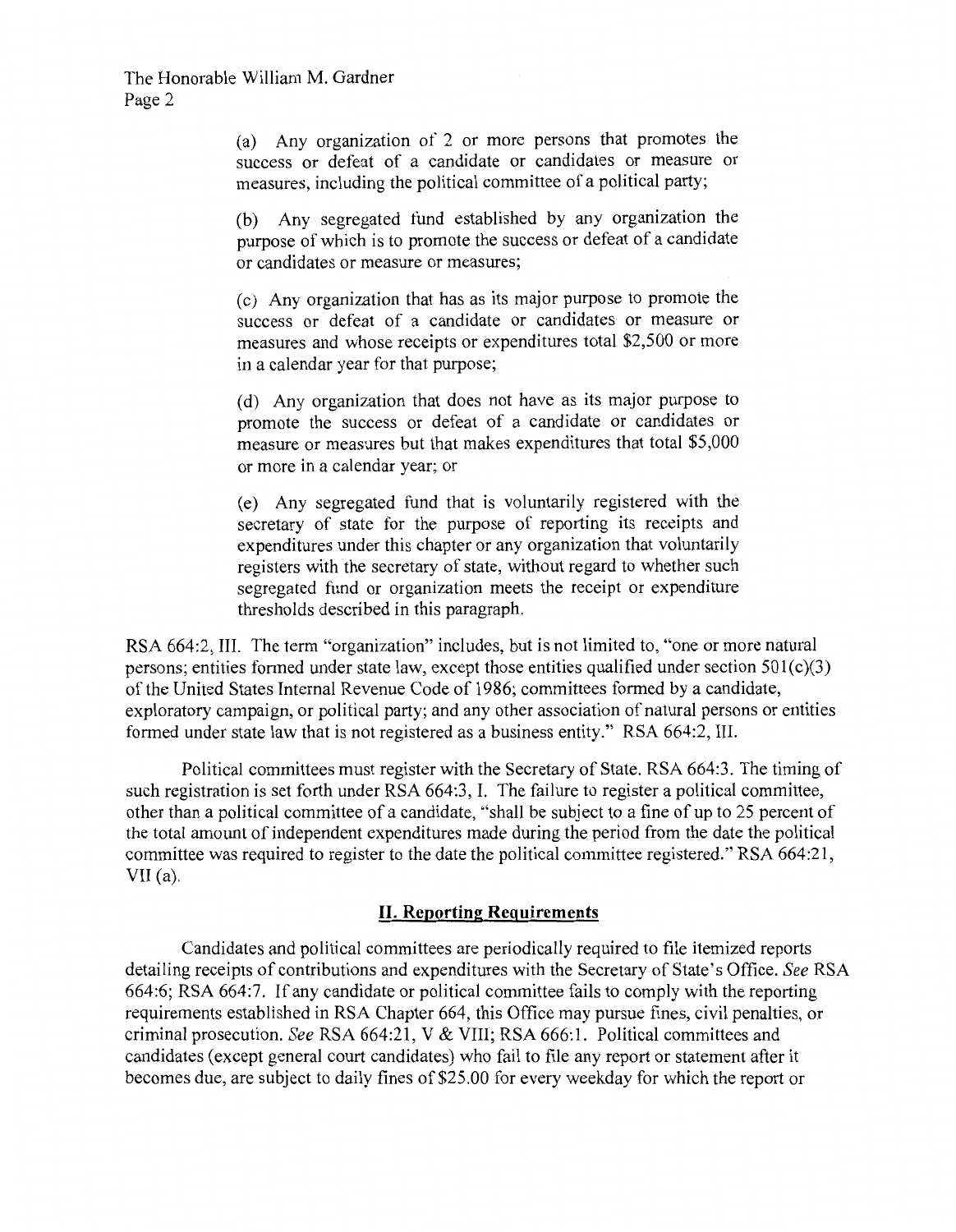statement is late and until the report or statement is due. RSA 664:21, IV. Candidates for the general court are subject to daily fines of up to \$5 per day for late reports. RSA 664:21, IV.

All reports filed by candidates and political committees shall contain an itemized statement of all receipts and expenditures that exceed \$25. RSA 664:6. For each receipt over \$25.00, the itemized statement shall contain, in alphabetical order (by last name): the name of each contributor, the postal address of the contributor, the amount of the contribution, and the date it was received. RSA 664:6, I. For each contributor who contributes over \$100, in the aggregate, the itemized statement must also include: the contributor's occupation, job title, name of the contributor's employer, and the city/town of the contributor's principal place of business. RSA 664:6, I. Receipts of \$25 or less are required to appear on the statements as un-itemized receipts. RSA 664:6, I.

For expenditures exceeding \$25, candidates and political committees must itemize the name and postal address of the payee, the date paid or obligated, the election for which the expenditure was made, and the nature and amount of each expenditure. RSA 664:6, I.

Please note that candidates and political committees have slightly different reporting requirements and deadlines under RSA Chapter 664, as outlined below.

#### *Candidates*

This section applies to candidates who have not established a political committee or candidate committee. For the purposes of reporting campaign receipts and expenditures, a "candidate" means "any person publicly declared as such and for whom votes are sought in an election." RSA 664:2, II.

For candidates who have not established a political committee, RSA 664:7 provides that "each candidate at the primary or general election for governor, executive councilor, state senator, representative to general court, or county officer, who has expenditures exceeding \$500, shall file statements before and after an election in like manner and detail as prescribed in RSA 664:6, II, II-a, III, IV, and V." This means that for the September 11, 2018 Primary Election, candidates must file reports on or before the following deadlines:

- August 22, 2018 (664:6, II)
- September 5, 2018 (664:6, II-a)
- September 19, 2018 (664:6, III)
- For the November 6, 2018 General Election, candidates must file reports on or before the following deadlines:
- October 17, 2018 (664:6, II)
- October 31, 2018 (664:6, II-a)
- November 14, 2018 (RSA 664:6, III)

However, candidates are not required to report any "expenditures of political committees of the [political] party to which the candidate belongs in elections other than primaries." RSA 664:7.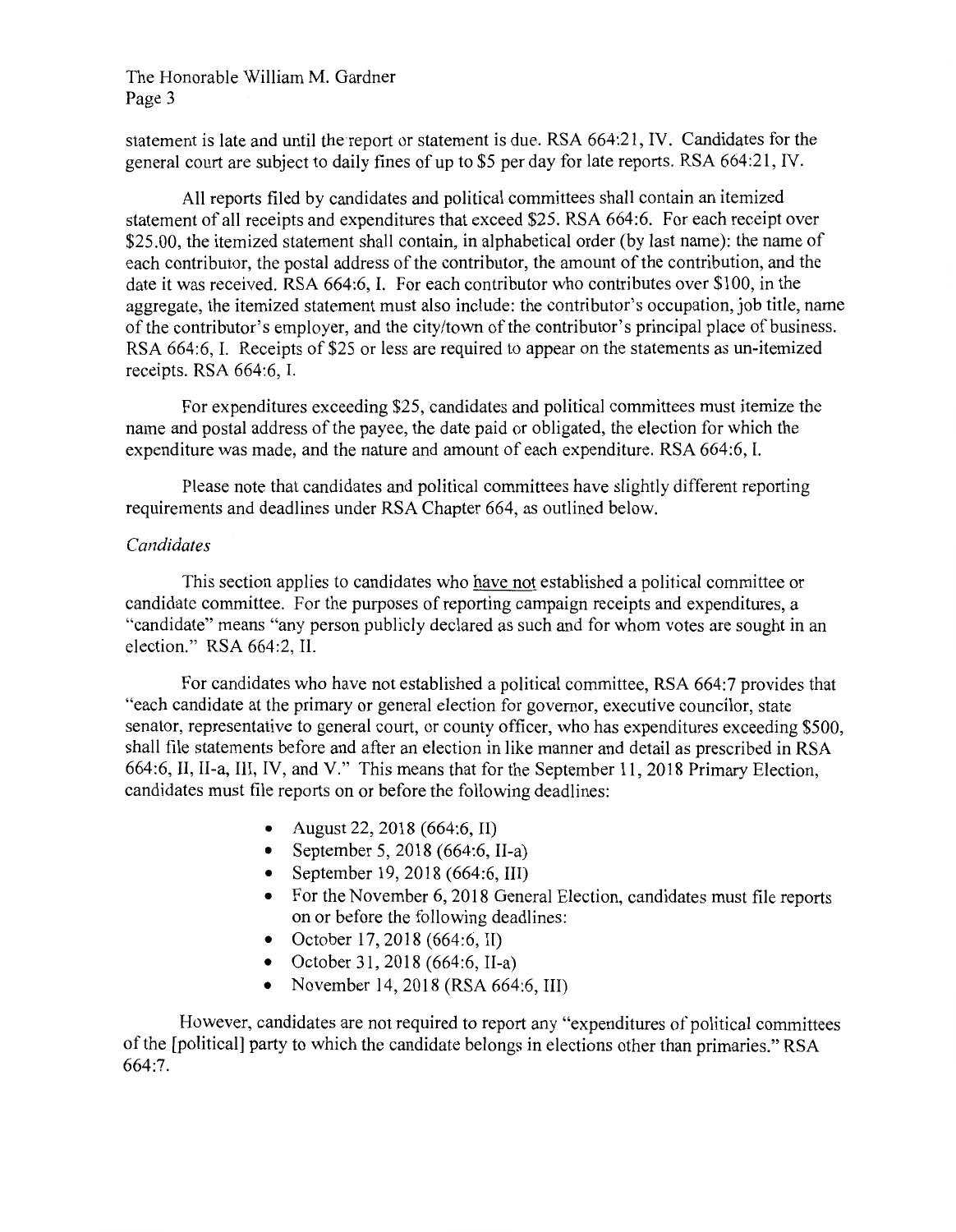The reporting requirement is triggered when the candidate's accumulated expenditures exceed \$500. RSA 664:7. No report needs to be filed until that threshold is met. RSA 664:7; RSA 664:6, IV. However, once a candidate exceeds the \$500 expenditure threshold, they are required file a statement at the next reporting deadline and each subsequent reporting deadline, regardless of the amount of expenditures for reporting period. RSA 664:6, IV.

If a candidate has outstanding debts, obligations, or a surplus of campaign funds after either the Primary or General Election, then the candidate "shall file reports at least once every 6 months thereafter ... until the obligation or indebtedness is entirely satisfied or surplus deleted, at which time a final report shall be filed." RSA 664:6, V.

### *Political Committees*

This section applies to all political committees, including candidate committees. Political committees are required to file reports with the Secretary of State's office once the committee's receipts or expenditures exceed \$500 for an election. RSA 664:6, I & IV (emphasis added).

Unlike candidates, political committees are required to file their first report of receipts and expenditures 12 weeks prior the primary election. RSA 664:6, I. Additionally, political committees are required to file reports in June and December of odd-numbered years after a general election and before the next registration cycle. *See* RSA 664:6, I.

For the September 11, 2018 Primary Election, political committees are required to file reports on or before the following deadlines:

- June 20, 2018 (RSA 664:6, I)
- August 22, 2018 (RSA 664:6, II)
- September 5, 2018 (RSA 664:6, II-a)
- September 19, 2018 (RSA 664:6, III)

For the November 6, 2018 General Election, political committees must file reports on or before the following deadlines:

- October 17, 2018 (664:6, II)
- October 31, 2018 (664:6, II-a)
- November 14, 2018 (RSA 664:6, III)
- June 5, 2019 (RSA 664:6, I)
- December 5, 2019 (RSA 664:6, I)

If the political committee's expenditures or receipts do not exceed \$500 for a reporting period, then no report needs to be filed for that period. RSA 664:7; RSA 664:6, IV. Once a political committee's accumulated receipts or expenditures exceed \$500 for the Primary or General Election, it must file a statement at the next reporting deadline and thereafter "shall continue to file at each reporting deadline." RSA 664:6, IV. Just as with candidates, if a political committee has outstanding debts, obligations, or a surplus of funds after either the Primary or General Election, then the political committee "shall file reports at least once every 6 months thereafter ... until the obligation or indebtedness is entirely satisfied or surplus deleted, at which time a final report shall be filed." RSA 664:6, V.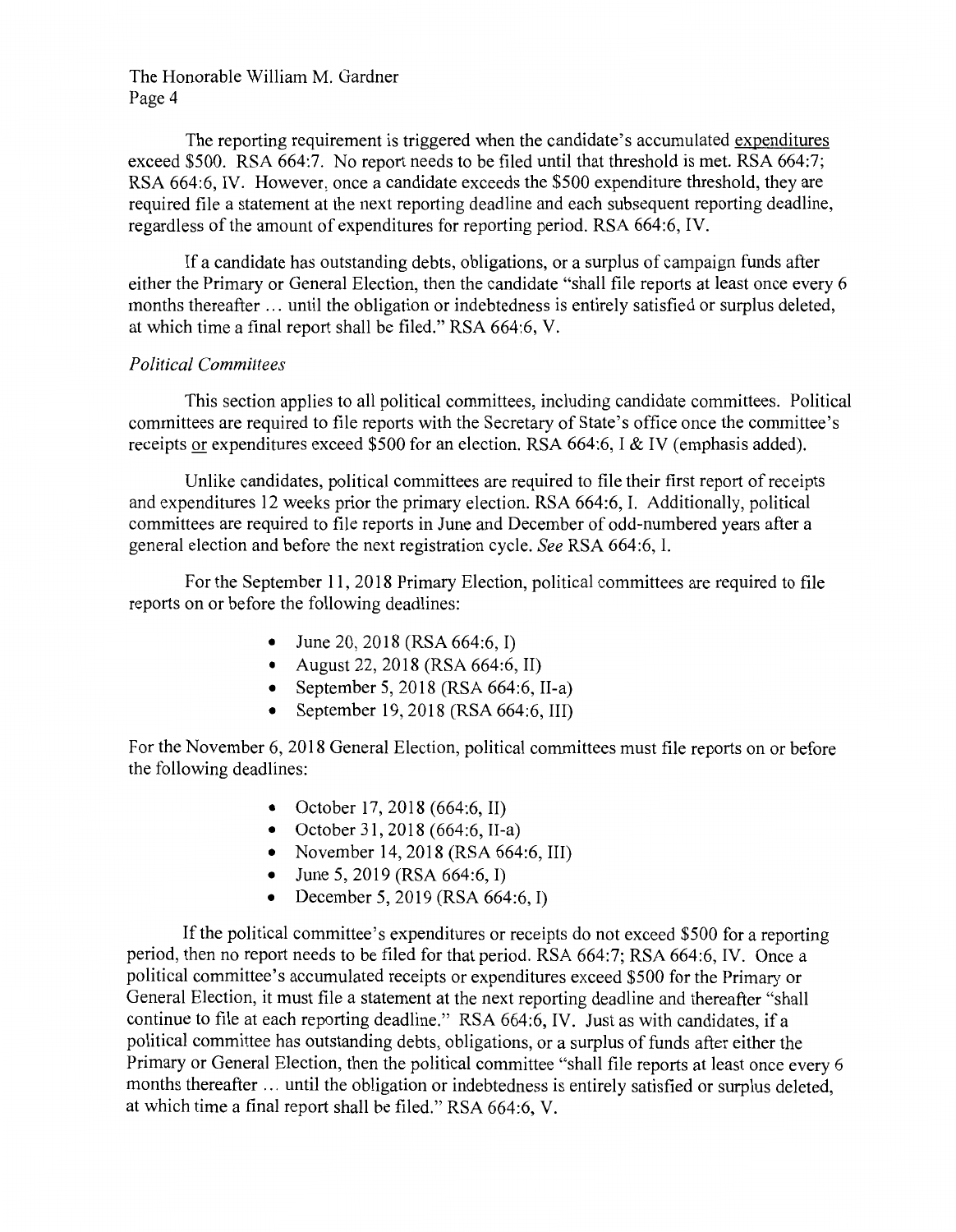#### *Independent Expenditures*

Generally, "no expenditure ... shall be made for the purpose of promoting the success or defeat of any [...] candidate [...] by a political committee which is organized to support a candidate ... unless the committee secures and files [with the secretary of state] the written consent of the candidate [or his fiscal agent]." RSA 664:5, II; *See also* RSA 664:3, III.

However, political committees that are acting without such consent may make "independent expenditures" which are defined as:

> expenditures that pay for the development and distribution of a communication that expressly advocates the election or defeat of a clearly identified candidate or candidates [ ... ] which are made without cooperation or consultation with any candidate, or any authorized committee or agent of such candidate, which are not made in concert with, or at the request or suggestion of, any candidate, or any authorized committee or agent of such candidate.

RSA 664:2, XI (emphasis added). Any political committee that makes "independent expenditures" that, "in aggregate, exceed \$500 shall file an itemized statement with the secretary of state ... not later than 48 hours after [it is made]." RSA 664:6, IV-a.

## **III. Contribution Limits & the Expenditure Cap**

A "contribution" is defined as a "payment, gift, subscription, assessment, contract, payment for services, dues advance, forbearance or loan to a candidate or political committee made for the purpose of influencing the nomination or election of any candidate." RSA 664:2, VIII. Contribution limits are set forth in RSA 664:4, V, which states:

> No contribution, whether tangible or intangible, shall be made to a candidate, a political committee, or political party, or in behalf of a candidate or political committee or political party, directly or indirectly, for the purpose of promoting the success or defeat of any candidate or political party at any state primary or general election:

> > V. **By any person (1) if in excess of \$5,000 in value, except for contributions made by a candidate in behalf of his own candidacy,** or if in excess of \$1,000 in value by any person or by any political committee to a candidate or a political committee working on behalf of a candidate who does not voluntarily agree to limit his campaign expenditures and those expenditures made on his behalf as provided in RSA 664:5-a...

As we have previously explained in prior guidance letters, RSA 664:4, V (1) has two essential clauses. "The first clause, in bold above, sets the limit on contributions made to candidates who agree to the expenditure cap." *Ltr. from Attorney General Foster to Jenifer Horn,* p. 2 (August 1,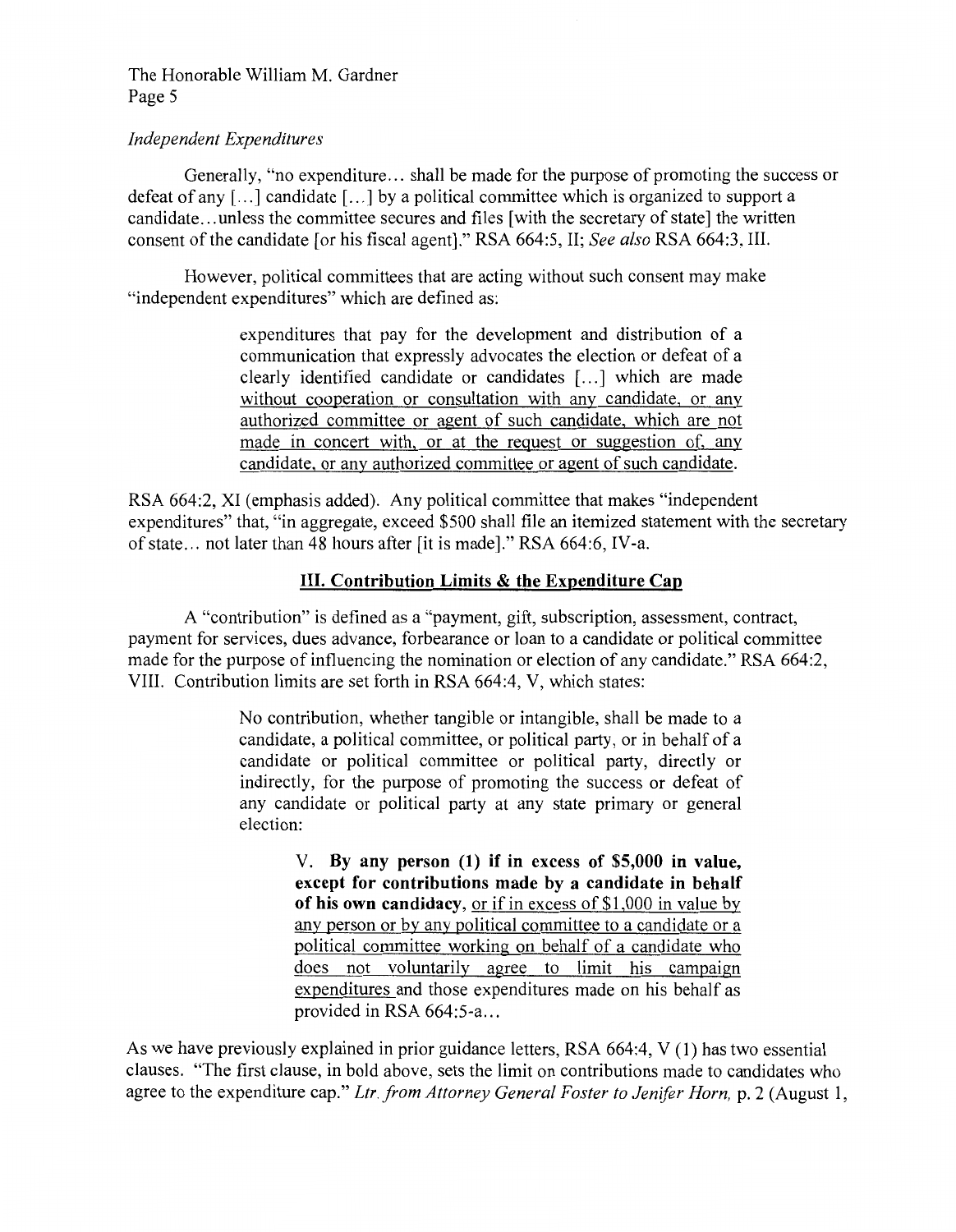2014). This first clause merely prohibits any *"person<sup>2</sup>*from making a contribution in excess of \$5,000 to such candidate." *Id.* The second clause, underlined above, "establishes a \$1,000 limit on contributions to candidates who do not agree to the expenditure cap[ ... ]" and applies equally to both "a person" and a "political committee." *Id.* As we explained, [t]he inclusion of the term "political committee" in the second clause and its omission from the first clause is a clear indication that the Legislature did not intend to restrict a political committee's ability to make contributions to a candidate who has agreed to the expenditure cap." *Id.* (citing *In re Guardianship of Williams,* 159 N.H. 318, 323 (2009)).

Therefore we have interpreted RSA 664:4, V, "as imposing no limits on contributions made by a political committee to a pre-candidacy exploratory committee, even if that candidate later does not does not agree to the spending cap." *Ltr. from Attorney General Foster to Jenifer Horn,* p. 3 (August 1, 2014); *See Attorney General Delaney Opinion Letter to Secretary of State Gardner* (February 10, 2012).

In 2014, this Office addressed the timing of when the exploratory phase of a campaign is concluded and when the applicable contribution limits are triggered. *Ltr. from Attorney General Foster to Jenifer Horn* (August 1, 2014). There are two possible events. First, a candidate may either file an affidavit affirming whether or not he or she will abide by the expenditure cap within three days of declaring his or her candidacy. RSA 664:5-a. Second, in light of the statutory presumption that a candidate will not abide by the spending cap set forth in RSA 664:5 a, this Office has previously concluded that "a candidate declines to agree to the voluntary campaign expenditure limits at the moment in time when the candidate's opportunity to file an affidavit with the Secretary of State agreeing to the voluntary spending cap expires." *Ltr. from Attorney General Foster to Jenifer Horn,* p.4 (August 1, 2014); *See Attorney General Delaney Opinion Letter to Secretary of State Gardner* (February 10, 2012).

In sum, after a candidate declares their candidacy, the relevant contribution limits are triggered on the earlier of: ( 1) the date that a candidate files an affidavit indicating that they do or do not agree to expenditure limits, or (2) if no affidavit is filed, then three days after filing their declaration of candidacy. *Ltr. from Attorney General Foster to Jenifer Horn,* p. 4 (August 1, 2014); RSA 664:5-a.

In implementing this law, we have adopted the following rules in order to provide clear guidance to campaigns and contributors:

> • The \$1,000 contribution limit established in RSA 664:4, will take effect at midnight on either the day that the candidate affirmatively declares she or he will not voluntarily comply with the expenditure limits or the day that the candidate's opportunity to file an affidavit stating his or her willingness to abide by those limits expires,

<sup>&</sup>lt;sup>2</sup> According to a long standing interpretation by this office, the term "person" as used in RSA 664 "also include(s) corporations, partnerships, and unions." *Ltr. from Attorney General Foster to Jenifer Horn,* p. 3 (August 1, 2014); citing to *Opinion Letter of Attorney General to Rich Killion* (August 12, 2002). However, because the Legislature distinguishes between "political committees" and "persons" the law treats these entities differently. *Id.*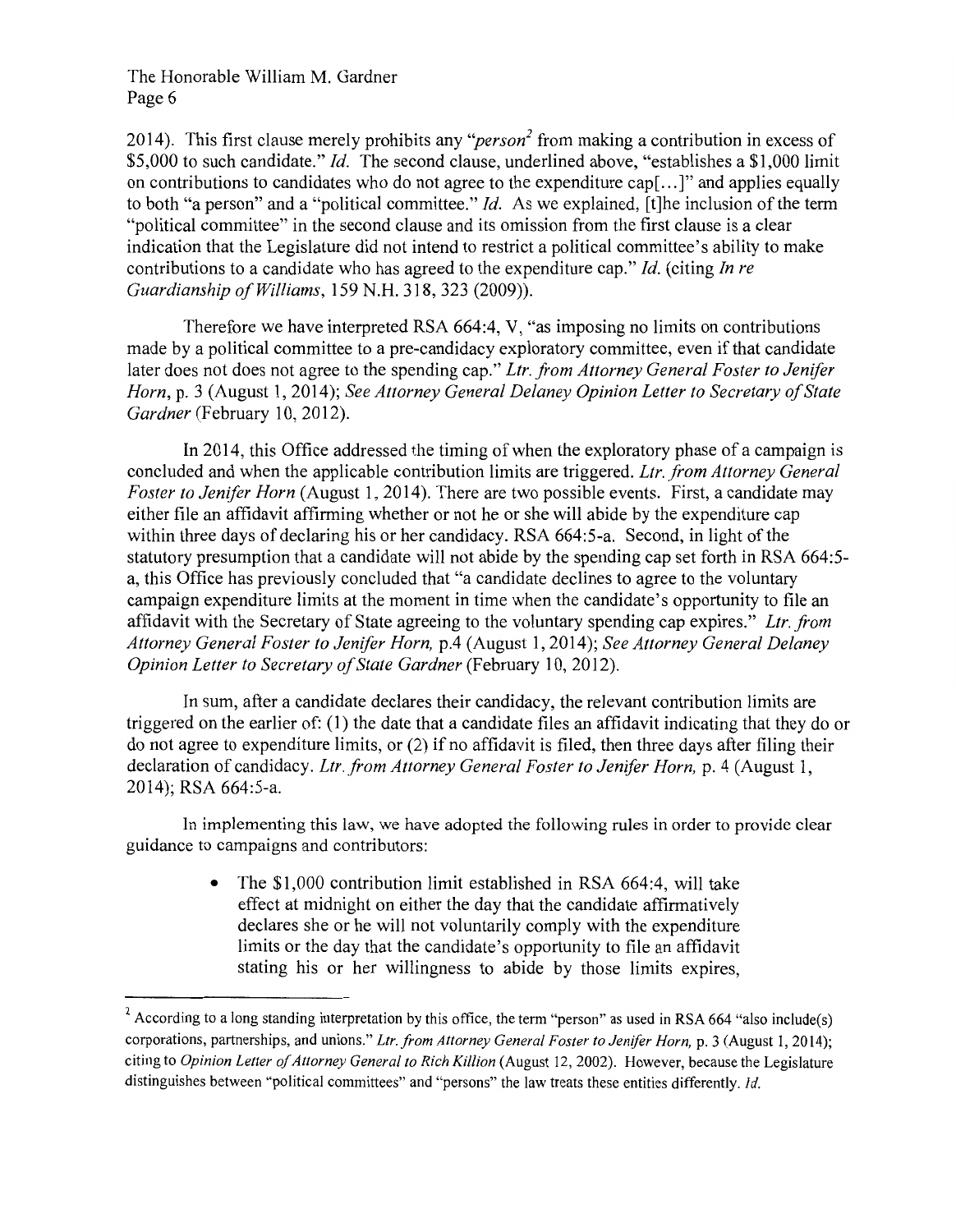> whichever is earlier. Any contribution made prior to that time will be deemed to have been made in the exploratory phase and if made by a person will be governed by the first clause of RSA 664:4, V (1).

• A contribution will be deemed to have been made on the day it leaves the contributor's control on a direct path to the campaign. For purposes of clarity, that includes on the day a contribution was mailed as evidenced by a postmark; on the day a contribution was placed with a courier service for direct delivery to a candidate or candidate's political committee; on the day when a credit card donation was made, as evidenced by the contributor's credit card statement; or on the date when an electronic transfer was made, as evidenced by the contributor's bank record.

New Hampshire law permits contributions "received in the exploratory [phase] to be rolled over into the primary election campaign, and then again into the general election campaign." *See Attorney General Delaney Opinion Ltr. to Secretary of State Gardner* p. 3 (February 10, 2012). "[A] person can give up to the contribution cap in each of [these] three phases." *Id.* 

Therefore, consistent with the above, and this Office's prior guidance, we provide the following tables to illustrate our interpretation of RSA 664:4, V:

|                                                                              | Maximum amount<br>that can be<br>contributed during<br>the exploratory<br>phase | Additional<br>maximum amount<br>that may be<br>contributed for the<br><b>Primary Election</b> | Additional<br>maximum amount<br>that may be<br>contributed for the<br><b>General Election</b> | Total maximum<br>amount of<br>contributions<br>received over all<br>three phases |
|------------------------------------------------------------------------------|---------------------------------------------------------------------------------|-----------------------------------------------------------------------------------------------|-----------------------------------------------------------------------------------------------|----------------------------------------------------------------------------------|
| Candidates who<br>eventually agree to<br>abide by the<br>spending cap        | \$5,000                                                                         | \$5,000                                                                                       | \$5,000                                                                                       | \$15,000                                                                         |
| Candidates who<br>eventually do not<br>agree to abide by<br>the spending cap | \$5,000                                                                         | \$1,000                                                                                       | \$1,000                                                                                       | \$7,000                                                                          |

*Limits on Contributions made by a Person, Corporation, Partnership, or Union<sup>3</sup>*

 $3$  Be advised that any organization that contributes more than \$2,500 or \$5,000, depending on the type of organization, is required to register as a political committee. *See* RSA 664:2, III (c) & (d).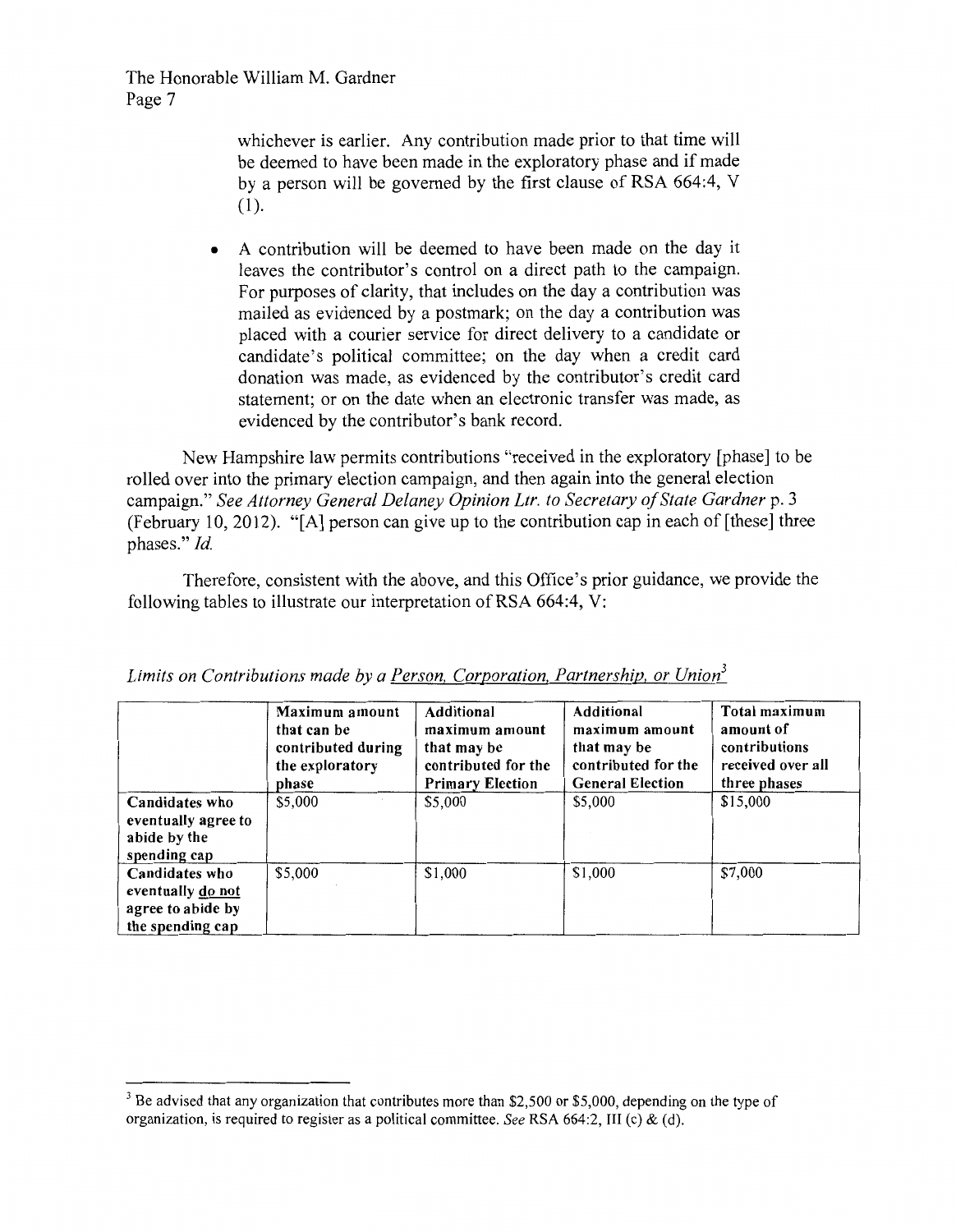## *Limits on Contributions made by Political Committees*

|                                                                              | Maximum amount<br>that can be<br>contributed during<br>the exploratory<br>phase | Additional<br>maximum amount<br>that may be<br>contributed for the<br><b>Primary Election</b> | <b>Additional</b><br>maximum amount<br>that may be<br>contributed for the<br><b>General Election</b> | Total maximum<br>amount of<br>contributions<br>received over all<br>three phases |
|------------------------------------------------------------------------------|---------------------------------------------------------------------------------|-----------------------------------------------------------------------------------------------|------------------------------------------------------------------------------------------------------|----------------------------------------------------------------------------------|
| Candidates who<br>eventually agree to<br>abide by the<br>spending cap        | Unlimited                                                                       | Unlimited                                                                                     | Unlimited                                                                                            | Unlimited                                                                        |
| Candidates who<br>eventually do not<br>agree to abide by<br>the spending cap | Unlimited                                                                       | \$1,000                                                                                       | \$1,000                                                                                              | $$2,000 + amount$<br>contributed in<br><b>Exploratory Phase</b>                  |

We trust that this guidance will assist candidates and political committees throughout the coming election cycle.

Sincerely,  $111222$ 

Mátthew T. Broadhead Assistant Attorney General Election Law Unit

CC: Raymond Buckley, Chair of the New Hampshire Democratic Party Jeanie Forrester, Chair of the New Hampshire Republican Party Chip Spangler, Chair of the Libertarian Party of New Hampshire